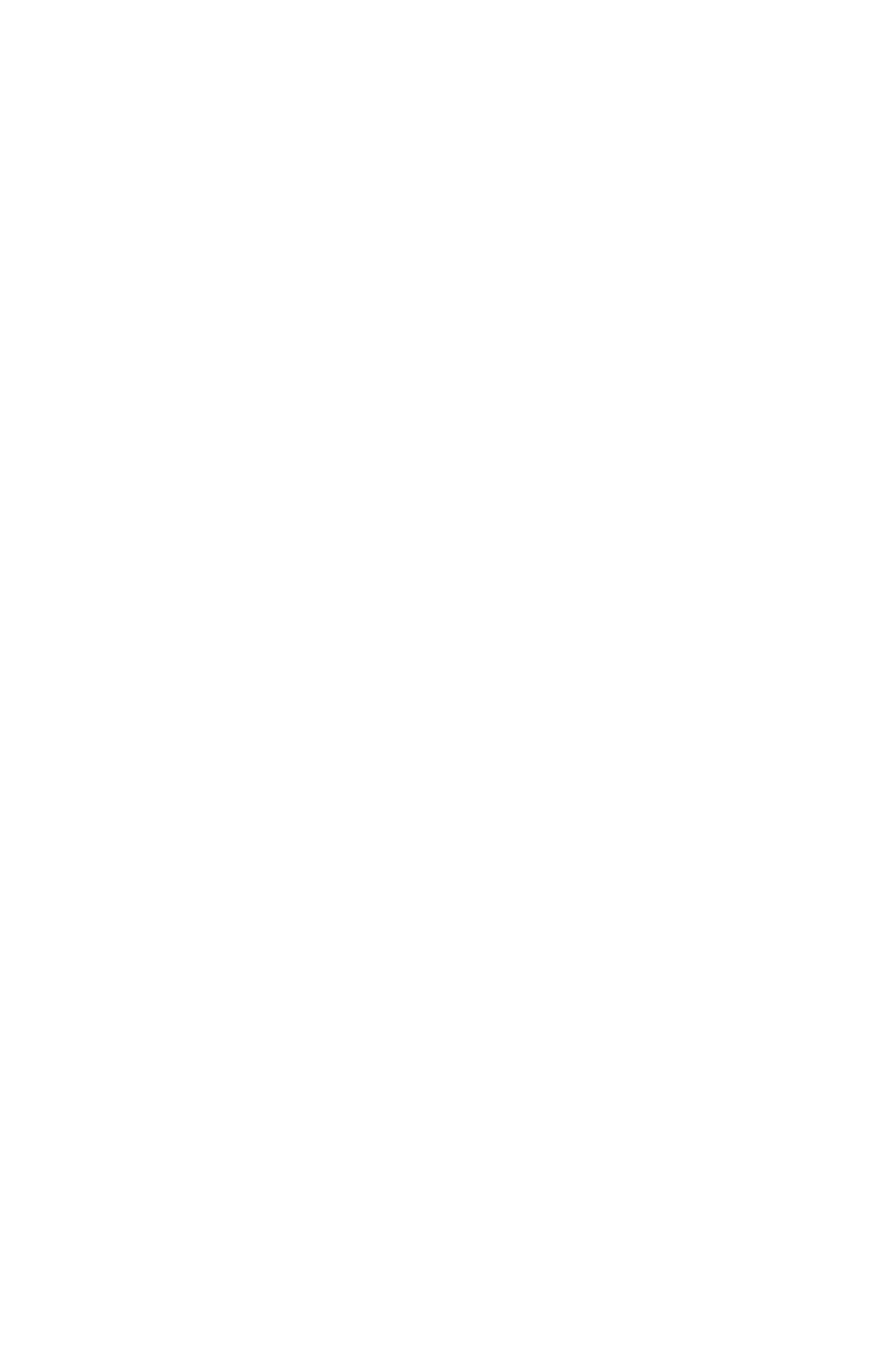

# **Sunset United Church**

March 21, 2021 – Lent 5 Minister: Rev. Tricia Gerhard (she/her) Children & Youth Minister: Michelle McConkey (she/her) Choir Director: Corinne Groff (she/her) Pianist: Shirley Hill (she/her) Reader: Aaron Orban (he/him) Special Music: Tara Fensom (she/her)



Sunset United, located on Treaty 4 Territory, is an Affirming community of faith. All are welcome here.

## **WE GATHER**

**Prelude**

**Welcome & Announcements.**

**Centering Music & Lighting the Christ Candle**

**Call to Worship\*** Every week is a new week, Another chance to say: **"Here I am. Use me."** Every day is a new day, Another chance to say: **"Thank you for yesterday. Thank you for tomorrow."**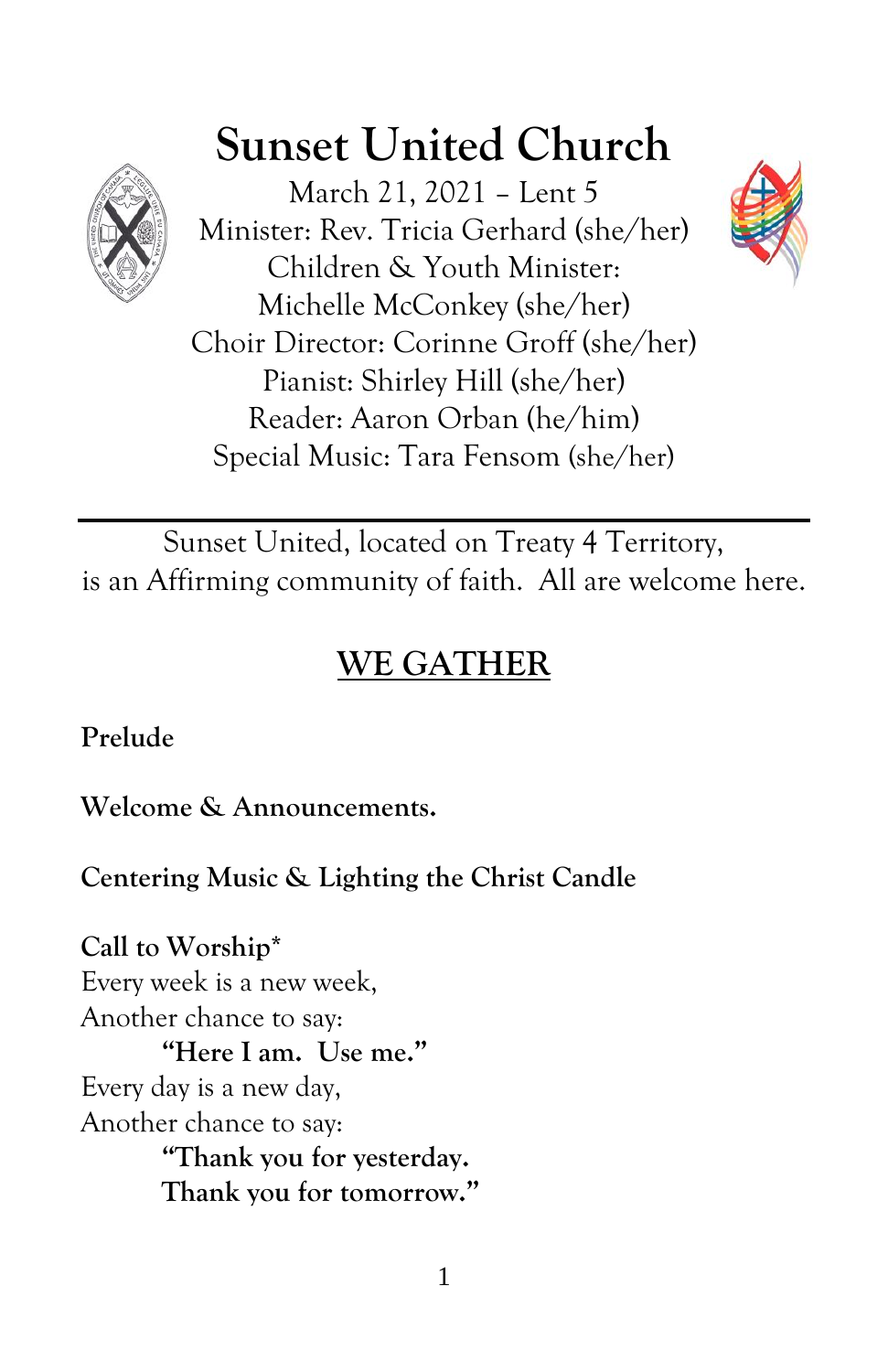Every hour is a new hour, Another chance to say:

**"Again and again, make me new."** We do not come to this time to stay the same,

**We come to this time to be changed.** So let us worship the Holy One, Who created yesterday, will create tomorrow, and even now is creating something new.

#### **Thanks be to God. Amen**

Hymn: MV#12 Come Touch our Hearts \*\*

- *1. Come touch our hearts that we may know compassion, from failing embers build a blazing fire; love strong enough to overturn injustice, to seek a world more gracious, come touch and bless our hearts.*
- *2. Come touch our souls that we may know and love you, your quiet presence all our fears dispel; create a space for spirit to grow in us, let life and beauty fill us, come touch and bless our souls.*
- *3. Come touch our minds and teach us how to reason, set free our thoughts to wonder and to dream; help us to open doors of understanding, to welcome truth and wisdom, come touch and bless our minds.*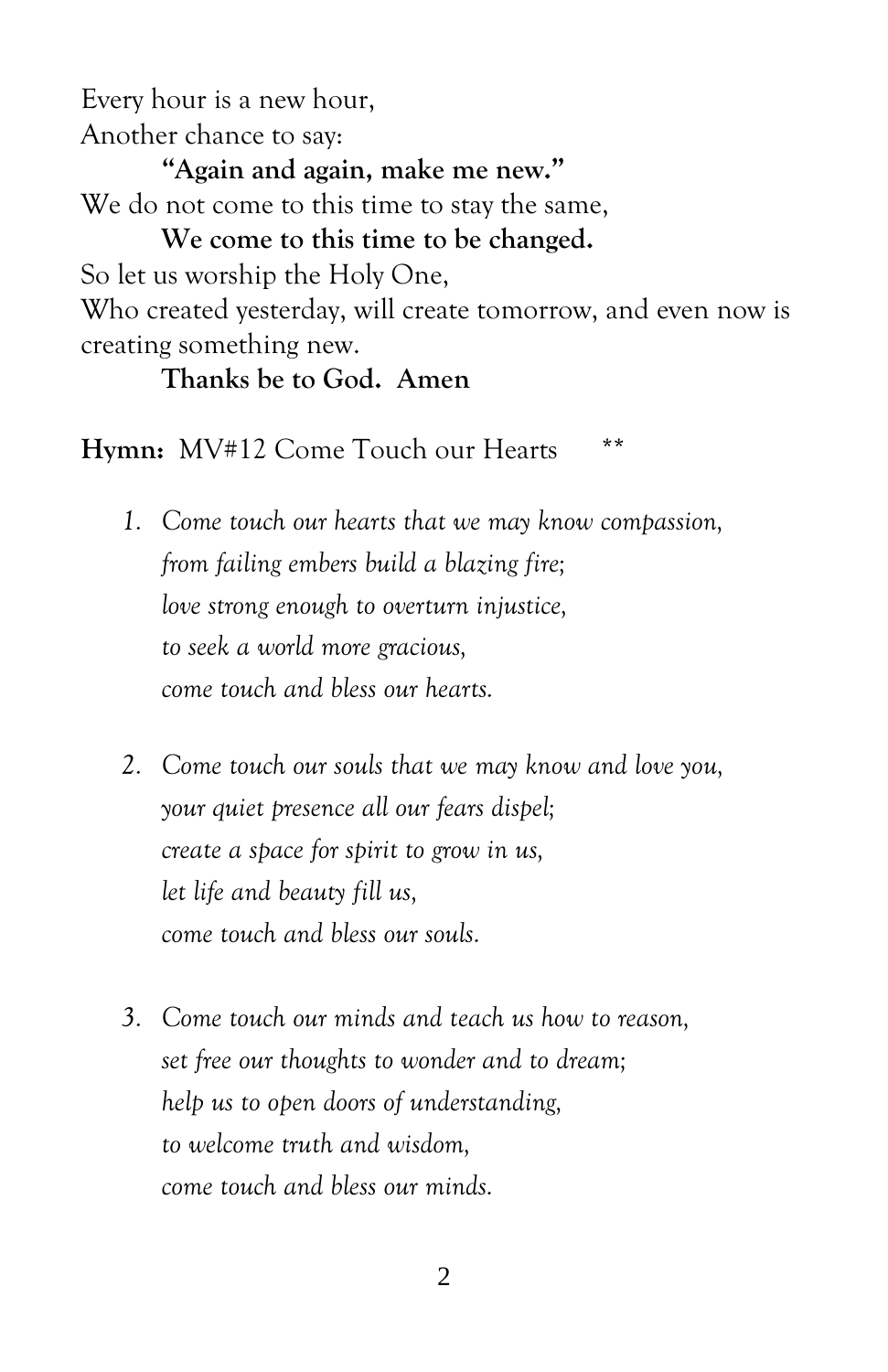- *4. Come touch us in the moments we are fragile, and in our weakness your great strength reveal; that we may rise to follow and to serve, steady now our nerve, come touch and bless our wills.*
- *5. Come touch us now, this people who are gathered, to break the bread and share the cup of peace; that we may love you with our heart, our soul, our mind, our strength, our all, come touch us with your grace.*

**Call to Confession\***

**Gracious God, We want to see you. We want to be known as the people Who looked for Jesus; But not only that, We want to be people Who have your covenant Written on our hearts.**

**Why do we feel so far away From this at times? What went wrong? Where did we lose our way? Could you, would you, Once again, write on our fragile hearts? We would be so grateful. Amen.**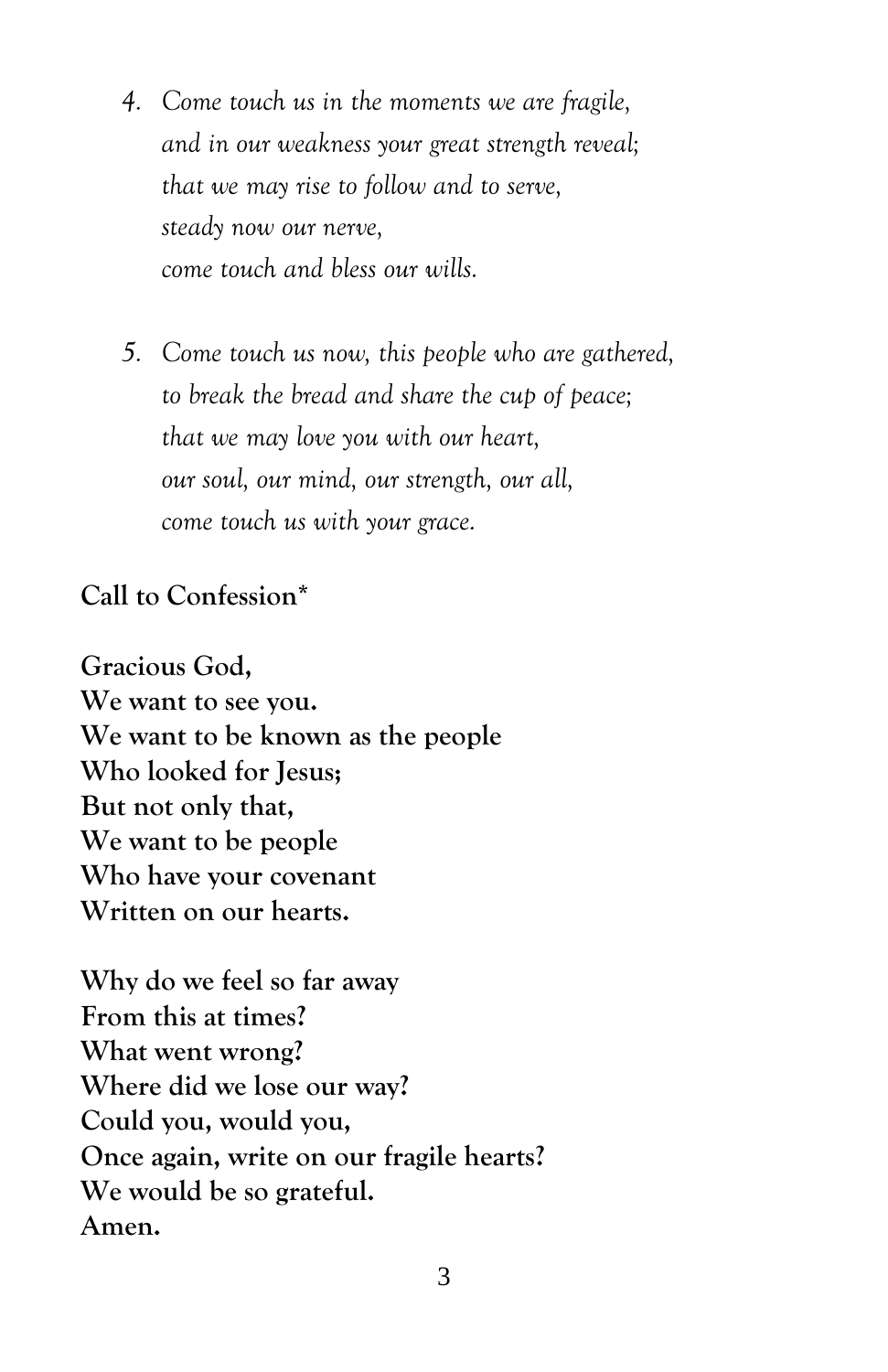#### **Words of Forgiveness\*:**

Friends, despite our wonderings Despite our distractions, Despite wrong turns time and time again, We are known and loved by God. Like a lighthouse keeper by the sea, God will never stop waving us home. So hear and believe the good news of the gospel:

**Our fragile bones are held by the Great Creator. Our fragile hearts are loved By the Great Creator. Our tender spirits are forgiven By the Great Creator.** Today is a new day. **Again and again, we are forgiven;**

**Again and again, we are reformed. Thanks be to God. Amen.**

**Sung Refrain:** VU#278 In the Quiet Curve of Evening (verse  $3$  only) \*\*\*

> *In the mystery of my hungers, in the silence of my rooms, in the cloud of my unknowing, you are there. In the empty cave of grieving, in the desert of my dreams, in the tunnel of my sorrow, you are there. You are there, you are there, you are there.*

**Sharing the Story**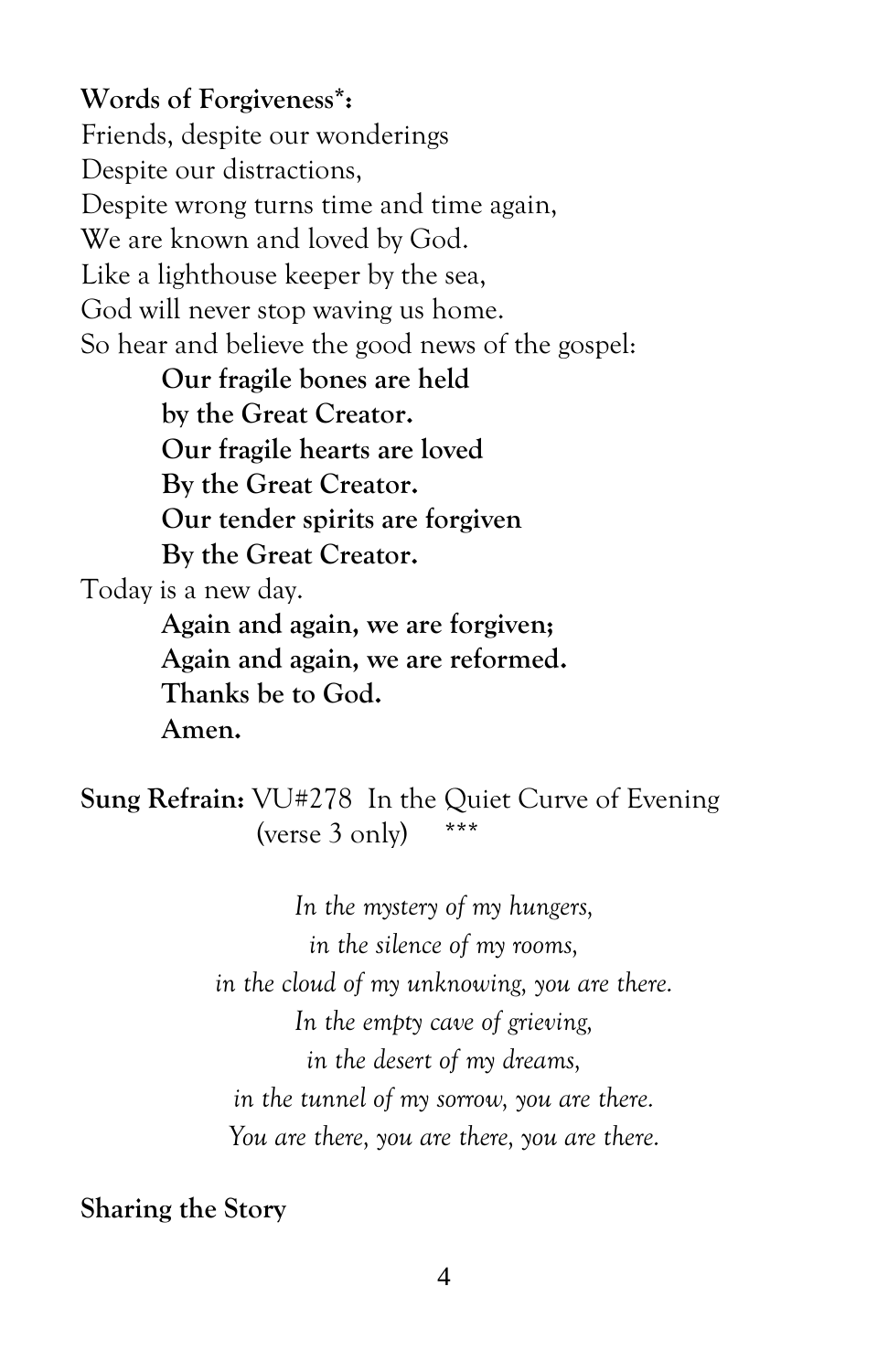**Hymn:** VU#121 Tree of Life and Awesome Ministry  $(5<sup>th</sup>$  Sunday verse only) \*\*\*\*

> *God of all our fear and sorrow, God who lives beyond our death; Hold us close through each tomorrow, Love as near as every breath, Love as near as every breath.*

### **WE LISTEN**

#### **Prayer for Illumination\*:**

| Scripture: | Jeremiah 31: 31-34 |
|------------|--------------------|
|            | John 12: 20-33     |

**Hymn:** VU#703 In the Bulb There is a Flower ^\*^

- *1. In the bulb there is a flower; in the seed, an apple tree; in cocoons, a hidden promise: butterflies will soon be free! In the cold and snow of winter there's a spring that waits to be, unrevealed until its season, something God alone can see.*
- *2. There's a song in every silence, seeking word and melody; there's a dawn in every darkness,*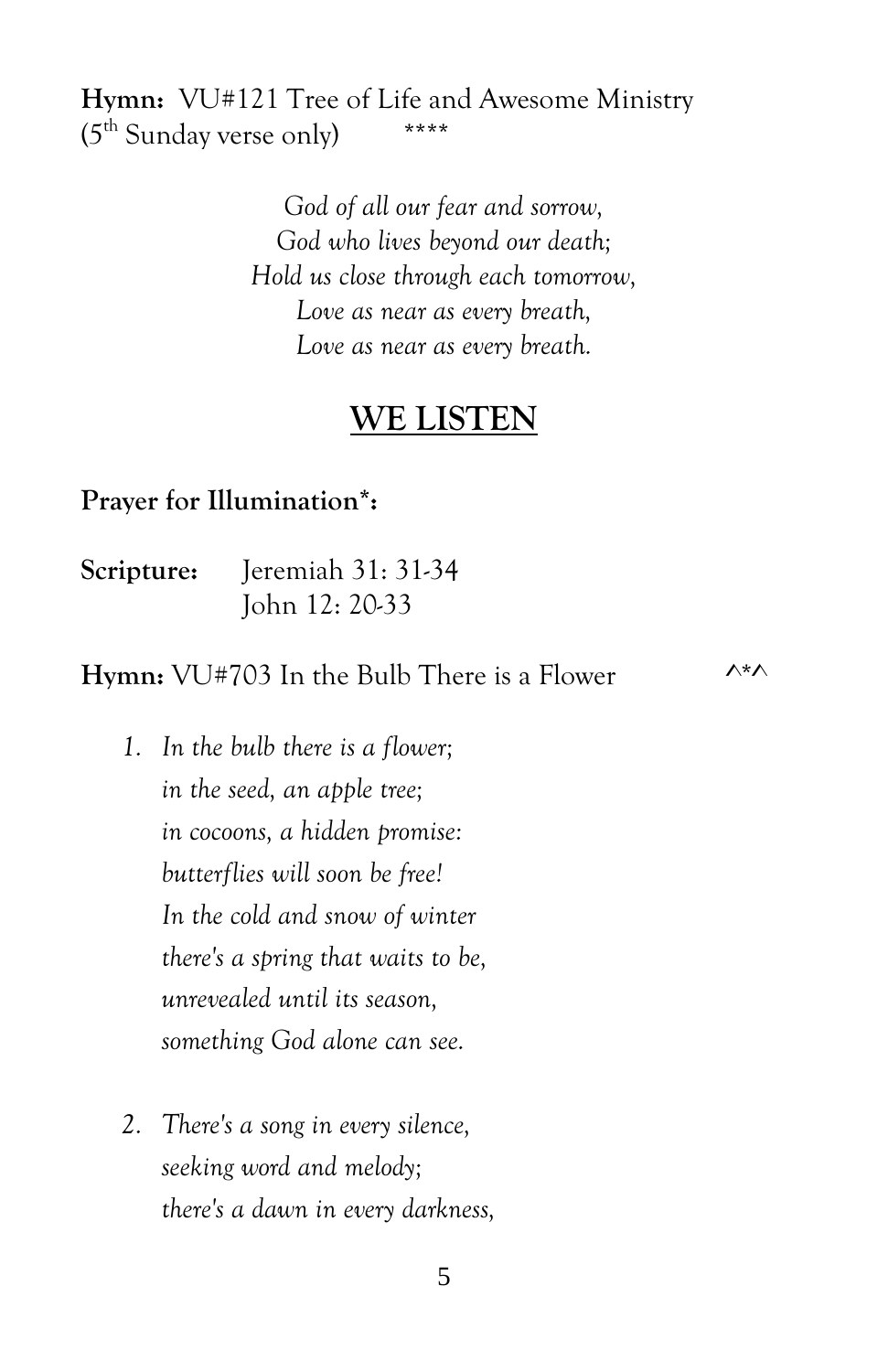*bringing hope to you and me, From the past will come the future; what it holds, a mystery, unrevealed until its season, something God alone can see.*

*3. In our end is our beginning; in our time, infinity; in our doubt there is believing; in our life, eternity. In our death, a resurrection; at the last, a victory, unrevealed until its season, something God alone can see.*

#### **Reflection**

**Special Music:** Tara Fensom (playing O Danny Boy on the Violin)

#### **Prayers of the People and The Lord's Prayer\***

**Hymn:**  $VU#697$  O for a World  $\lambda^{**}$ 

*1. O for a world where everyone respects each other's ways, where love is lived and all is done with justice and with praise.*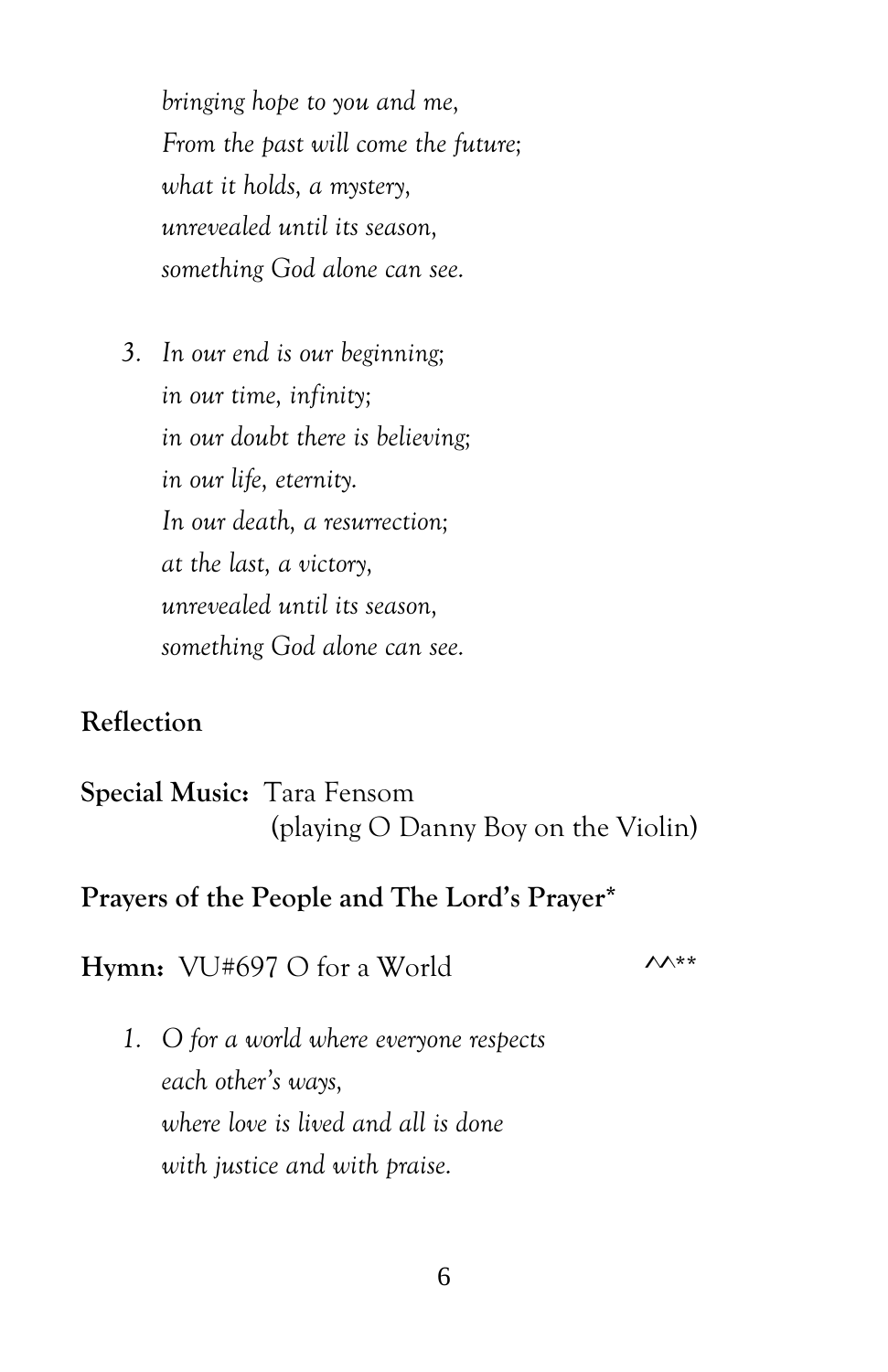- *2. O for a world where goods are shared and misery relieved, where truth is spoken, children spared, equality achieved.*
- *3. We welcome one world family and struggle with each choice that opens us to unity and gives our vision voice.*
- *4. The poor are rich, the weak are strong, the foolish ones are wise. Tell all who mourn: outcasts belong, who perishes will rise.*
- *5. O for a world preparing for God's glorious reign of peace, Where time and tears will be no more, And all but love will cease.*

#### **Lenten Benediction\*:**

#### **Postlude**

#### **ର୍ଦ୍ଧରଶ୍ୟକର୍ୟକର୍ୟିକ୍ୟକ୍ୟକ୍ୟକ୍ୟକ**

*\* Prayers by Sarah Are, A Sanctified Art LLC, sanctifiedart.org \*\*Words and music: Gordon Light, 2002; arr. Andrew Donaldson, 2002 Words and music copyright © 2002 Common Cup Company. Used by permission. Reprinted under One License 605683 \*\*\*Words and music: Julie Howard 1993. Copyright © 1993 Order of St. Benedict. All rights reserved. Reprinted under One License 605683*